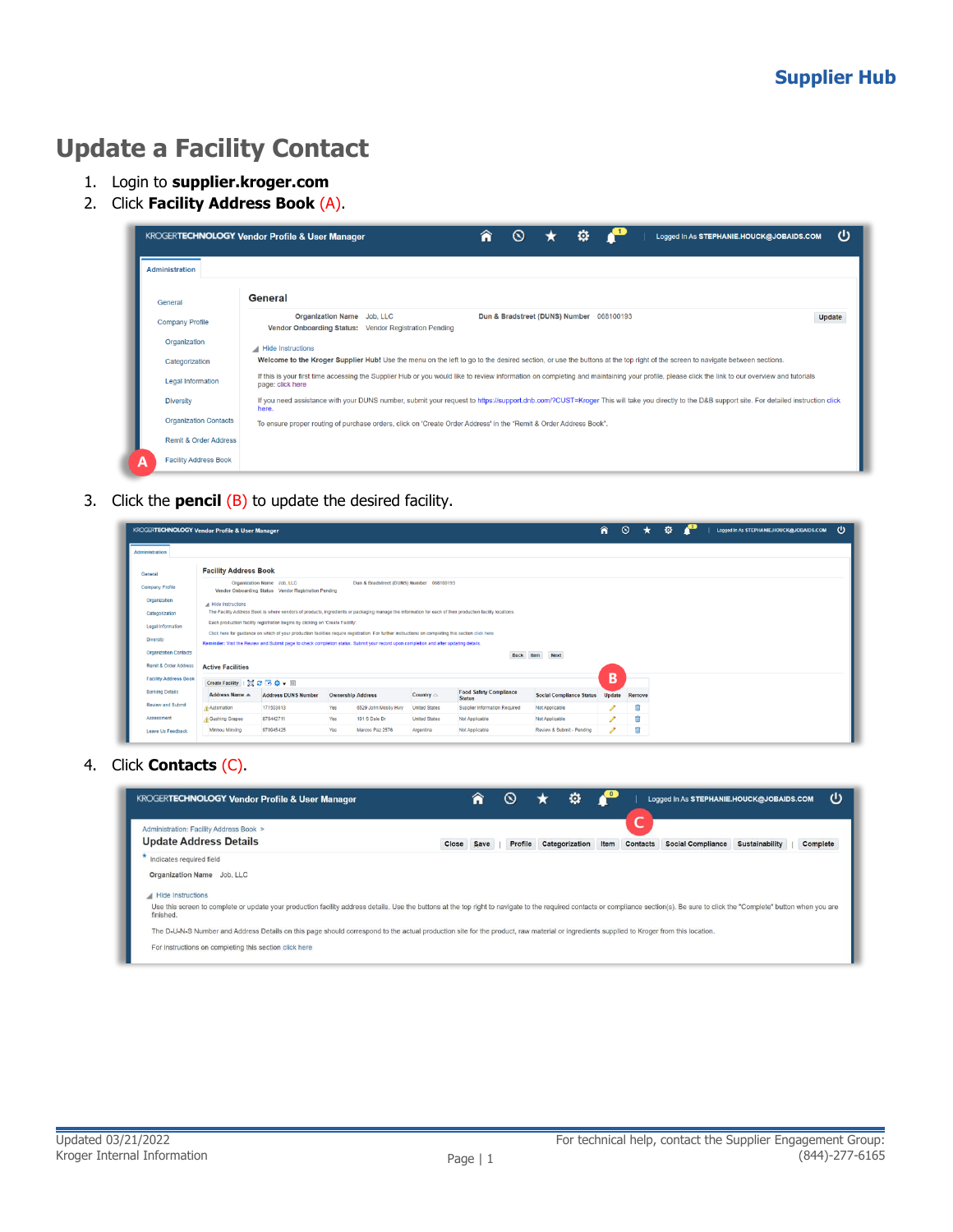## **Supplier Hub**

5. Click the **pencil** (D) to update the desired contact.

| <b>Facility Contacts</b>                     | Administration: Facility Address Book > Update Address Details > |                                                                                                                                                                                                                                |                              |                           |        | <b>Next</b><br>Home |
|----------------------------------------------|------------------------------------------------------------------|--------------------------------------------------------------------------------------------------------------------------------------------------------------------------------------------------------------------------------|------------------------------|---------------------------|--------|---------------------|
|                                              | Organization Name Job, LLC                                       | Facility Name Minhou Minxing<br>Facility Address Marcos Paz 2576, Ciudad de Buenos Aires, AR                                                                                                                                   |                              |                           |        |                     |
|                                              |                                                                  |                                                                                                                                                                                                                                |                              |                           |        |                     |
|                                              |                                                                  |                                                                                                                                                                                                                                |                              |                           |        |                     |
|                                              |                                                                  | Kroger requires contact information for this facility. Click the Create button to create a new contact(s). You must provide a Main Contact, Quality Assurance Contact and 24 Hour/Recall Contact. An alternate phone number is |                              |                           |        |                     |
|                                              |                                                                  |                                                                                                                                                                                                                                |                              |                           |        |                     |
| required for a 24 Hour/Recall contact.       | For instructions on completing this section, click here          |                                                                                                                                                                                                                                |                              |                           |        |                     |
| Hide Instructions<br><b>Active Contacts</b>  |                                                                  |                                                                                                                                                                                                                                |                              |                           | D      |                     |
|                                              |                                                                  |                                                                                                                                                                                                                                |                              |                           |        |                     |
|                                              | <b>Last Name</b>                                                 | <b>Email Address</b>                                                                                                                                                                                                           | <b>Phone Number</b>          | <b>User Account</b>       | Update | <b>Delete</b>       |
| Create 国之国登 - 圖<br><b>First Name</b><br>John | B<br>Doe                                                         | JB@minhou.com<br>johndoe@minhu.com                                                                                                                                                                                             | 1-3333333333<br>1-5555555555 | $\blacktriangledown$<br>Δ | I<br>I | 甫<br>氚              |

6. Use the below table to determine the next step:

| To:                        | Do this:                                                                                                                                                                                                                                                                                                          |
|----------------------------|-------------------------------------------------------------------------------------------------------------------------------------------------------------------------------------------------------------------------------------------------------------------------------------------------------------------|
| Update primary information | Enter the email address, name, country code, or phone<br>number $(E)$                                                                                                                                                                                                                                             |
| Select an inactive date    | Click the <b>calendar icon</b> $(F)$ .<br><b>Note:</b> Setting an inactive date will cause the user's login<br>credentials to be turned off and they will not be able to log into<br>Supplier Hub. The user will continue to be listed as a contact unless<br>they are deleted from the Facility Contacts screen. |
| Reset the password         | Check the <b>box</b> $(G)$ for Reset Password.<br><b>Note:</b> A password reset email will be sent to the contact after<br>clicking Apply.                                                                                                                                                                        |
| Update contact type        | Select or de-select <b>contact type checkboxes</b> (H).                                                                                                                                                                                                                                                           |

#### 7. Click **Apply** (I).